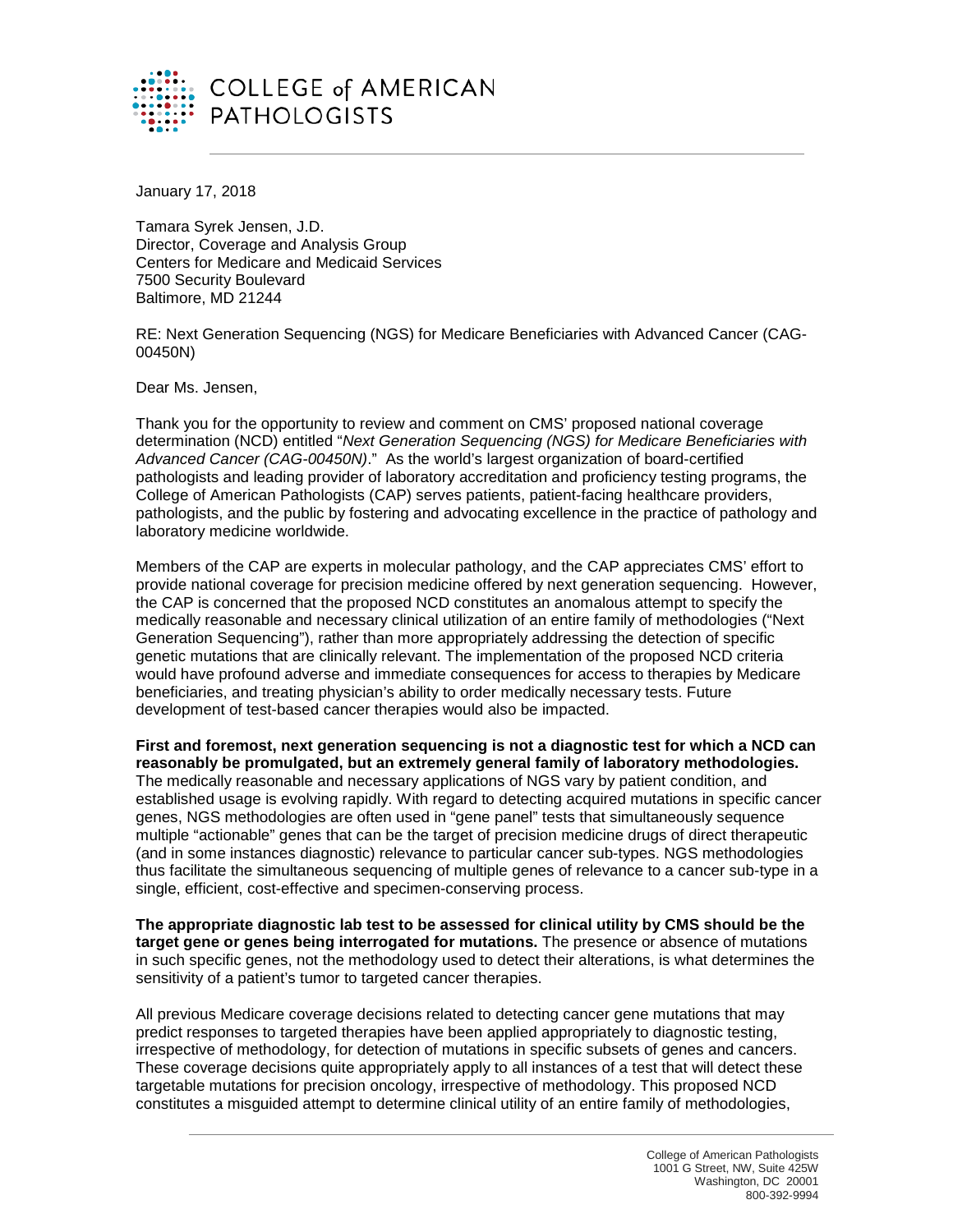

rather than appropriately to provide coverage for the detection of the specific genetic mutations that are clinically relevant.

Moreover, upon urging of both governmental and private payers, the American Medical Association (AMA) has moved to develop molecular pathology Current Procedural Terminology (CPT) codes that are method agnostic, focusing on identifying specific genetic analytes and disease/syndromespecific testing<sup>1</sup>. Creating a NCD that addresses NGS methodologies rather than specific tests jeopardizes efforts to meaningfully codify clinically valid tests, including those that use NGS methods.

CMS proposes non-coverage of NGS as a diagnostic laboratory test when patients and tests do not meet the criteria outlined in the proposed NCD. However, the definition of the service provided in this proposed NCD is inconsistent with both the existing CPT codes designed to describe such services and the philosophy of CPT surrounding molecular testing in general, and multiplexed multianalyte assays in particular. The current construct of molecular pathology CPT codes has strongly advocated being analyte specific and "method agnostic" (i.e. codes should not refer to specific analytical methodologies) in order to accurately describe the analytical services provided, while encouraging development and adoption of the most clinically effective and cost-efficient testing.

The preamble to the *Genomic sequencing procedures* (GSP) section of *CPT 2018*<sup>1</sup> states:

*"Genomic sequencing procedures (GSPs) and other molecular multianalyte assays GSPs are DNA or RNA sequence analysis methods that simultaneously assay multiple genes or genetic regions relevant to a clinical situation. They may target specific combinations of genes or genetic material, or assay the exome or genome. The technology used for genomic sequencing is commonly referred to as next generation sequencing (NGS) or massively parallel sequencing (MPS). GSPs are performed on nucleic acids from germline or neoplastic samples. Examples of applications include aneuploidy analysis of cell-free circulating fetal DNA, gene panels for somatic alterations in neoplasms, and sequence analysis of the exome or genome to determine the cause of developmental delay. The exome and genome procedures are designed to evaluate the genetic material in totality or near totality. Although commonly used to identify sequence (base) changes, they can also be used to identify copy number, structural changes, and abnormal zygosity patterns…..The analyses listed below represent groups of genes that are often performed by GSPs; however, the analyses may also be performed by other molecular techniques (polymerase chain reaction [PCR] methods and microarrays). These codes should be used when the components of the descriptor(s) are fulfilled regardless of the technique used to provide the analysis, unless specifically noted in the code descriptor.* [Bold type added for emphasis]…..*The assays in this section represent discrete genetic values, properties, or characteristics in which the measurement or analysis of each analyte is potentially of independent medical significance or useful in medical management."*

It is immediately apparent that the services described by the GSP codes cannot be equated with "NGS tests" since they are not performed exclusively using NGS methodologies. Furthermore, the spectrum of clinical scenarios addressed by the GSP-described services exceeds that described in this proposed NCD (e.g. prenatal testing for genetic abnormalities or inherited predisposition to malignancy). Categorical non-coverage of NGS as a diagnostic laboratory test when patients and tests do not meet the criteria outlined in the proposed NCD will be problematic when these services are performed and reported using the available GSP codes. It is critical for CMS to understand and correctly apply the established HIPAA-required coding structure in developing coverage determinations as it has in the past. This departure from that practice in the proposed NCD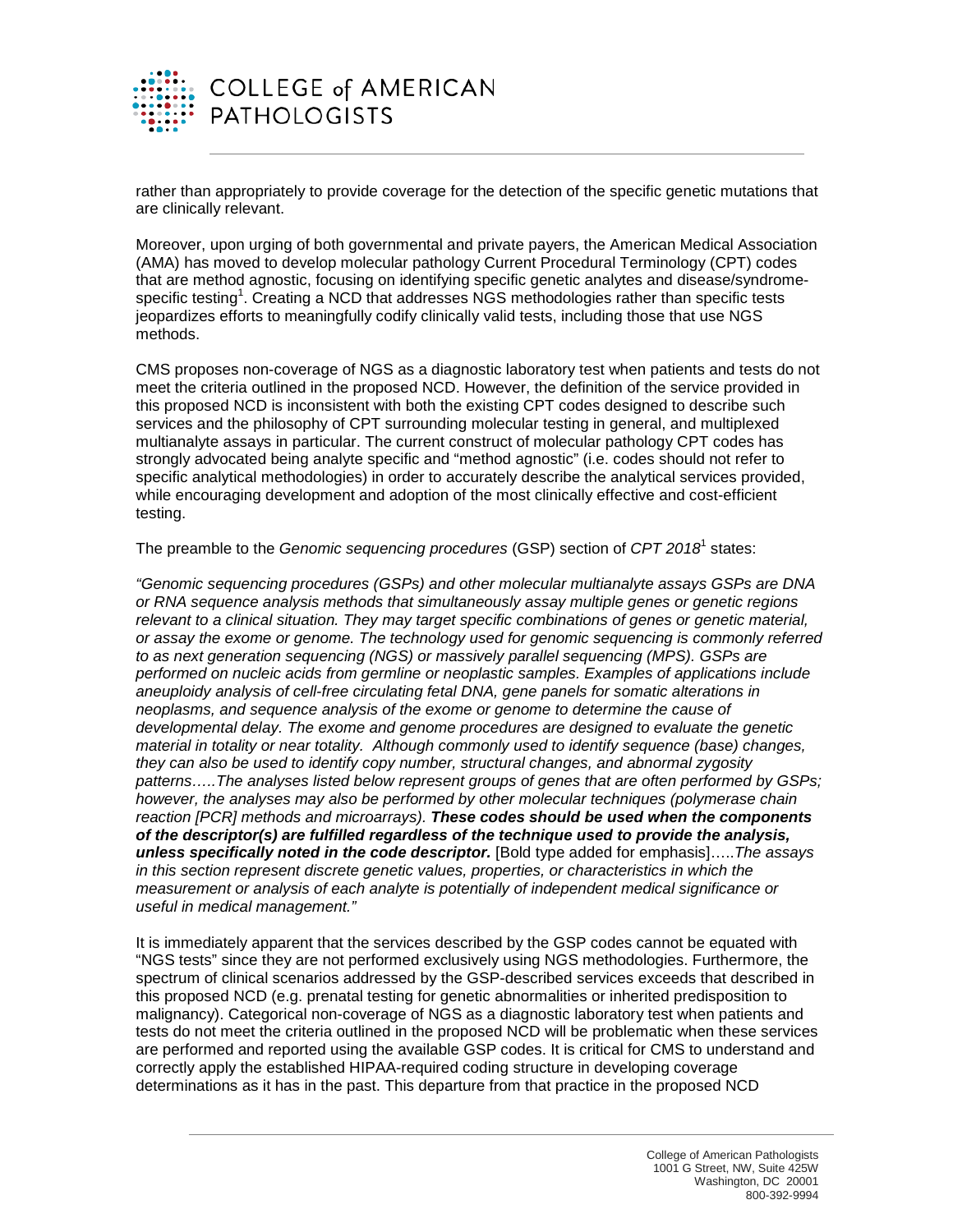

jeopardizes the entire system of coding for these services and would require creation of an expensive, time-consuming, unfamiliar, and unnecessary new coding system.

A particularly notable element in the GSP preamble is the statement:

*"The assays in this section represent discrete genetic values, properties, or characteristics in which the measurement or analysis of each analyte is potentially of independent medical significance or useful in medical management."*

This statement reflects the AMA's consistent efforts to codify in CPT specific testing services as specifically as possible as regards the results of the analysis, whether described as individual analytes or as elements of well-defined test panels. It is important to recognize that novel technologies, such as NGS, make it feasible to include in test panels many analytes of variable clinical value and utility. We encourage caution in attempting to codify, and develop coverage policies, for such services by linking them to established testing services (i.e., companion diagnostic tests), which in most circumstances are performed as single analytes. To do so results not only in a sub-optimal evaluation of the NGS-based tests, such as the one specifically addressed by this proposed NCD, but also creates a highly disruptive environment for the performance of other molecular pathology services and the CPT codes used to describe them.

The CAP supports coverage of actual tests, which identify particular analytes or mutations that have clinically demonstrable utility, and has no wish to impede access to Foundation Medicine, Inc's test. However, we are opposed to the conflation that all diagnostic services using NGS-based technologies are in any sense "a test" for purposes of determining clinical utility, or that they are in any way equivalent as "tests". The proposed NCD would have the effect of arbitrarily excluding providers from using this entire family of genomic sequencing procedures because of loss of coverage.

**The proposed NCD raises several issues that are well beyond the scope of traditional NCDs.**  The coverage limitations outlined in the proposed NCD are unprecedented. CMS is attempting to establish conditions of coverage for an entire family of methodologies, which is a significant departure from the statutory requirements for Medicare to cover reasonable and necessary items or services based on existing evidence.

It is well established that clinical validity and analytic validity are two routine and required processes that must be assessed and confirmed in any CLIA-accredited laboratory. To limit coverage to only those specific panels that are FDA-approved or cleared will deny many patients access to these high-quality lifesaving tests.

**CMS should rewrite the policy to explicitly define payment criteria for the specific test (i.e., FoundationOne F1CDx test) which was the only test reviewed under the FDA-CMS parallel review process.** CMS should not attempt to generalize the NCD as a coverage determination for other test panels based on use of a shared methodology, many of which target a completely different set of cancer sub-types and/or genetic mutations than the Foundation Medicine, Inc., test. Specific genes and/or mutations in certain cancer sub-types are the appropriate testing target for regulatory oversight – certainly not the entire class of diagnostic tools that utilize related methodologies.

Additionally, not all actionable mutations require an extensive or costly NGS panel. This policy will undoubtedly restrict beneficiary access to the care that their treating physician feels is most appropriate. Allowing the treating physician to assess the results of a test that is not in an FDAapproved/cleared panel is strictly analogous to appropriate off-label prescribing of FDA-approved